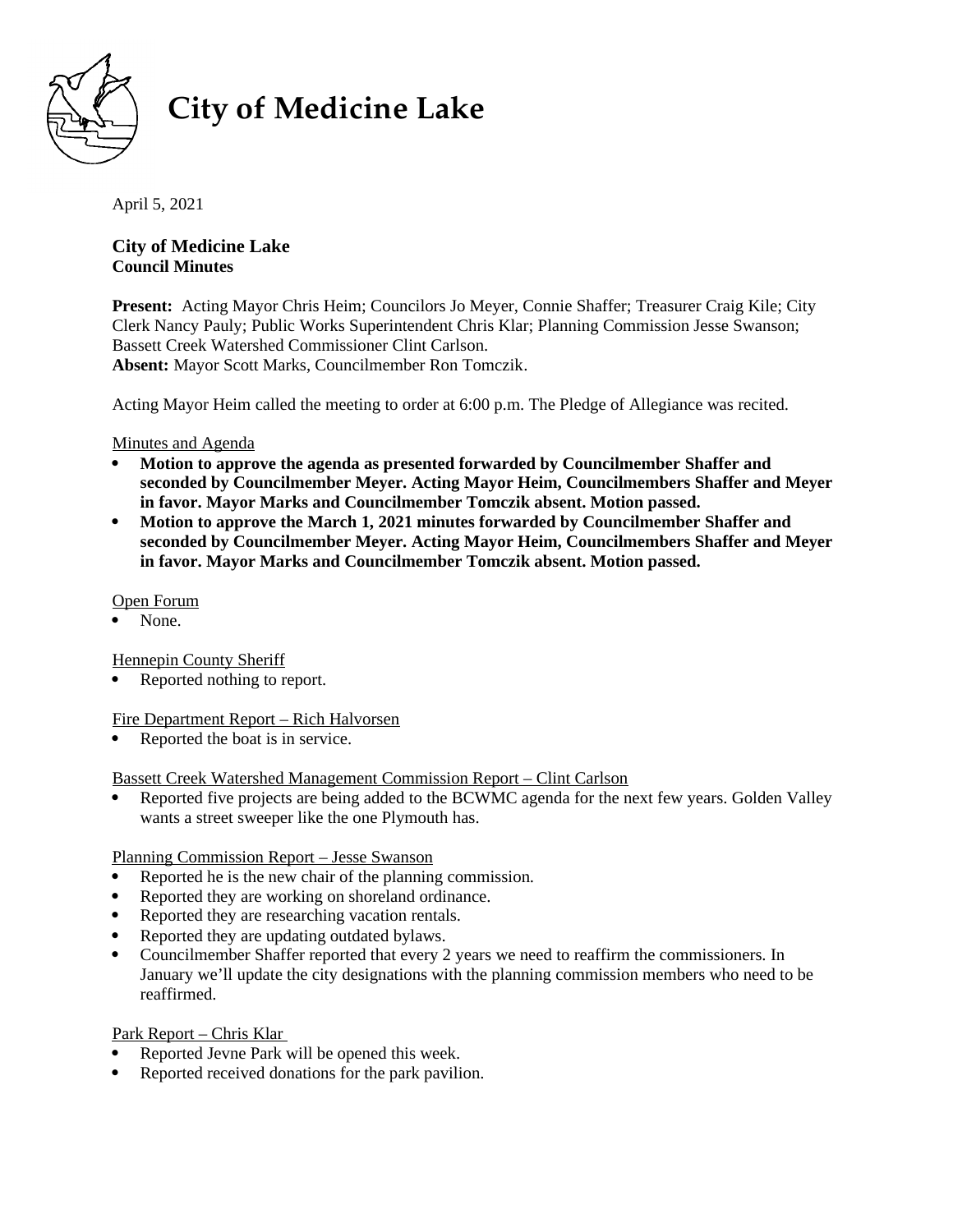Treasurer's Report – Craig Kile

- Receipts in reporting period: \$1,190
- Receipts year to date: \$11,694
- Disbursements in reporting period: \$19,526
- Disbursements year to date: \$94,277
- **Motion to approve the summary spending, receipts and cash balances through March 31, 2021 forwarded by Councilmember Shaffer and seconded by Councilmember Meyer. Acting Mayor Heim, Councilmembers Shaffer and Meyer in favor. Mayor Marks and Councilmember Tomczik absent. Motion passed.**
- Reported the Office of the State Auditor provided information on who can provide approval for disbursements of city funds.
- **Motion to approve Resolution 21-06 a resolution granting authority to Mayor, Treasurer and City Clerk to expend public funds or make arrangements to do so in the course of city business forwarded by Councilmember Shaffer and seconded by Councilmember Meyer. Acting Mayor Heim, Councilmembers Shaffer and Meyer in favor. Mayor Marks and Councilmember Tomczik absent. Motion passed.**

#### Officer Reports:

Councilmember Meyer

- Reported she introduced herself to the Sheriff Department.
- Reported a second speaker was added in City Hall for ZOOM meetings.
- Reported next month she will bring forward the CenterPoint Energy | Medicine Lake Gas Franchise Ordinance, which is in review by Wynn Curtiss.
- Reported she is gathering feedback on records retention.

Councilmember Tomczik

No report.

Councilmember Heim

- **Motion to approve Resolution 21-07 a resolution approving 2021 Capital Improvement Plan forwarded by Councilmember Shaffer and seconded by Councilmember Meyer. Acting Mayor Heim, Councilmembers Shaffer and Meyer in favor. Mayor Marks and Councilmember Tomczik absent. Motion passed.**
- **Motion to approve Resolution 21-08 authorizing the City Administrator to file an application with the Minnesota Management and Budget Office for the purpose of a Capital Improvement Project forwarded by Councilmember Shaffer and seconded by Councilmember Meyer. Acting Mayor Heim, Councilmembers Shaffer and Meyer in favor. Mayor Marks and Councilmember Tomczik absent. Motion passed.**
- **Motion to approve Resolution 21-09 a resolution approving the grant of a license to Christopher Klar to store equipment in the city garage forwarded by Councilmember Shaffer and seconded by Councilmember Meyer. Acting Mayor Heim, Councilmembers Shaffer and Meyer in favor. Mayor Marks and Councilmember Tomczik absent. Motion passed.**
- **Motion to approve Resolution 21-10 approving the Lift Station Engineering Study for \$5,000 for a deep-dive analysis to determine if our lift station can be updated vs. being replaced forwarded by Councilmember Shaffer and seconded by Councilmember Meyer. Acting Mayor Heim, Councilmembers Shaffer and Meyer in favor. Mayor Marks and Councilmember Tomczik absent. Motion passed.**
- **Motion to approve Resolution 21-11 approving the Jevne Park Excavation Permit Process for \$6,000 to acquire permits from Bassett Creek & DNR to dig out the Jevne retention pond this summer forwarded by Councilmember Shaffer and seconded by Councilmember Meyer.**